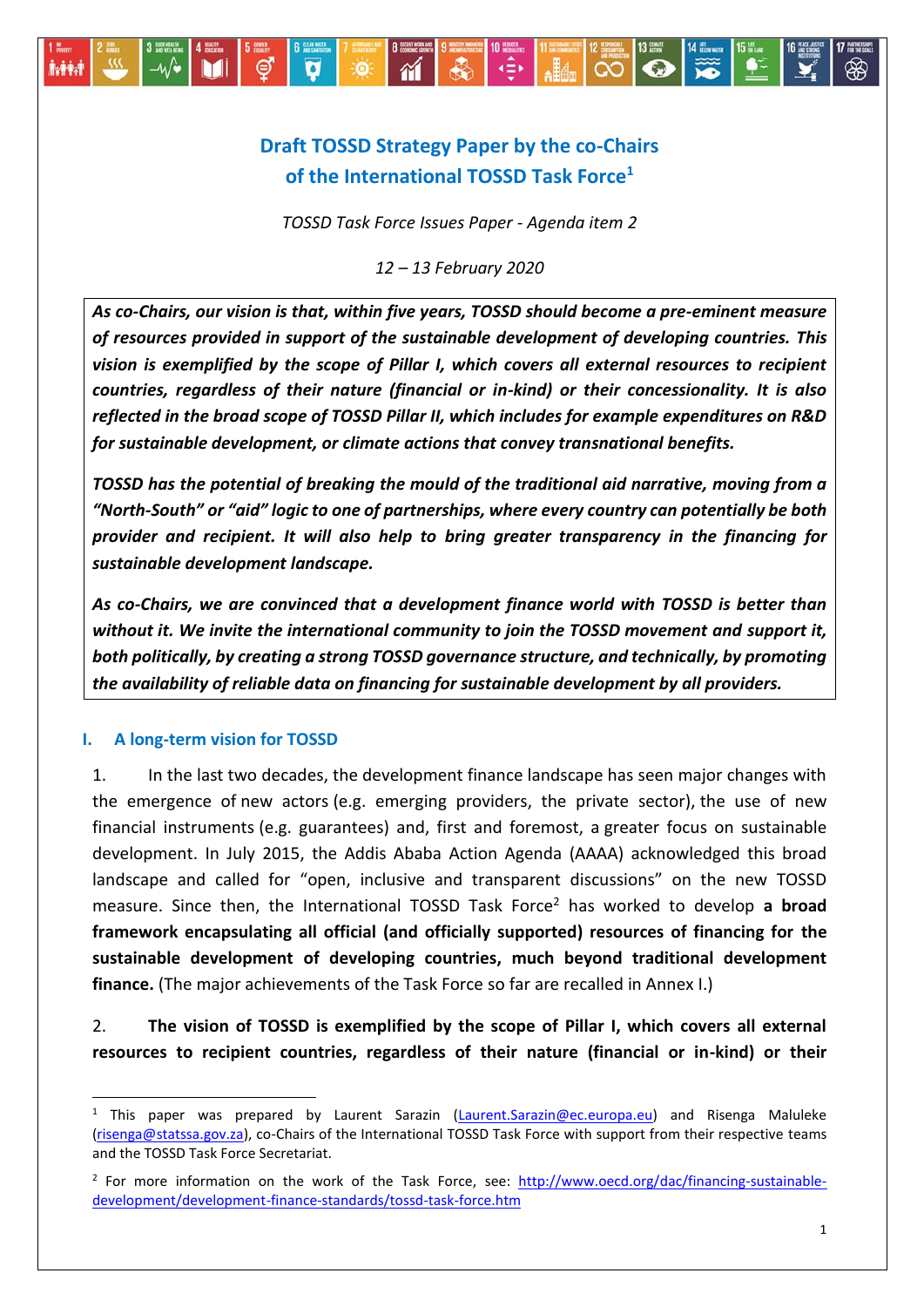**concessionality.** Through Pillar I, TOSSD will provide recipient countries with a comprehensive, additional and useful source of information for their development planning and budgeting processes. TOSSD will support the monitoring of the implementation of the SDGs, in particular by facilitating access to data on all available external resources for sustainable development by the National Statistics Offices.

 $\gamma$ 

Ø

**DO** 

MH

⊲⊕∗

 $\overline{\mathbf{c}}$ 

 $\infty$ 

3. **The vision of TOSSD is also reflected in the broad scope of TOSSD Pillar II, which includes for example expenditures on R&D for sustainable development,** or peacekeeping operations that address a threat to sustainable development. Yet another example is the inclusion in this Pillar of climate actions that convey transnational benefits, acknowledging that these actions may take place in provider countries. In that regard, TOSSD will help to explore uncharted territory – the United Nations Framework Convention on Climate Change (UNFCCC) has confirmed that efforts made in provider countries have hitherto gone unreported.

4. As co-Chairs, we are convinced that a development finance world with TOSSD is better than without it. In a financing landscape that is growing in volume and complexity, TOSSD will bring **greater transparency** to the full array of officially supported resources provided in support of the sustainable development of developing countries. TOSSD is expected to **facilitate learning and coordination** between all countries about how to access and combine resources most effectively, **build trust** and help **mobilise more private finance** through a better understanding of investment opportunities in developing countries. Importantly, TOSSD will support **more informed policy discussions** on how to **align financing with sustainable development, on the monitoring of the SDGs**, and ultimately **on the effectiveness and impact** of development activities. The measure will provide insights about how the international community is financing International Public Goods. Finally, yet importantly, TOSSD represents **an opportunity for all countries, including recipient countries, to design an international development finance standard** that suits their needs.

5. In this paper, the co-Chairs aim to solidify this vision and provide an answer to the question of how we see TOSSD evolving and, in particular, **where we see TOSSD in five years' time.** The answer to this overarching question will be structured around a series of strategic considerations.

# **Filling gaps or stand-alone measure? Where does TOSSD fit in the development financing landscape?**

6. The question of whether TOSSD is a comprehensive measure or whether it should focus on filling the gaps left by the existing measures of development finance has surfaced during the deliberations of the Task Force. This is symptomatic of the need for the strategy to catch up with the reality of what TOSSD has already become and to foresee what it will be in the future. While TOSSD will remain complementary to other development finance measures, it could take one step further and shift focus more explicitly to measuring broader public financing for the SDGs. We argue that, strategically and politically, **TOSSD should become the pre-eminent measure of financing sustainable development of developing countries**.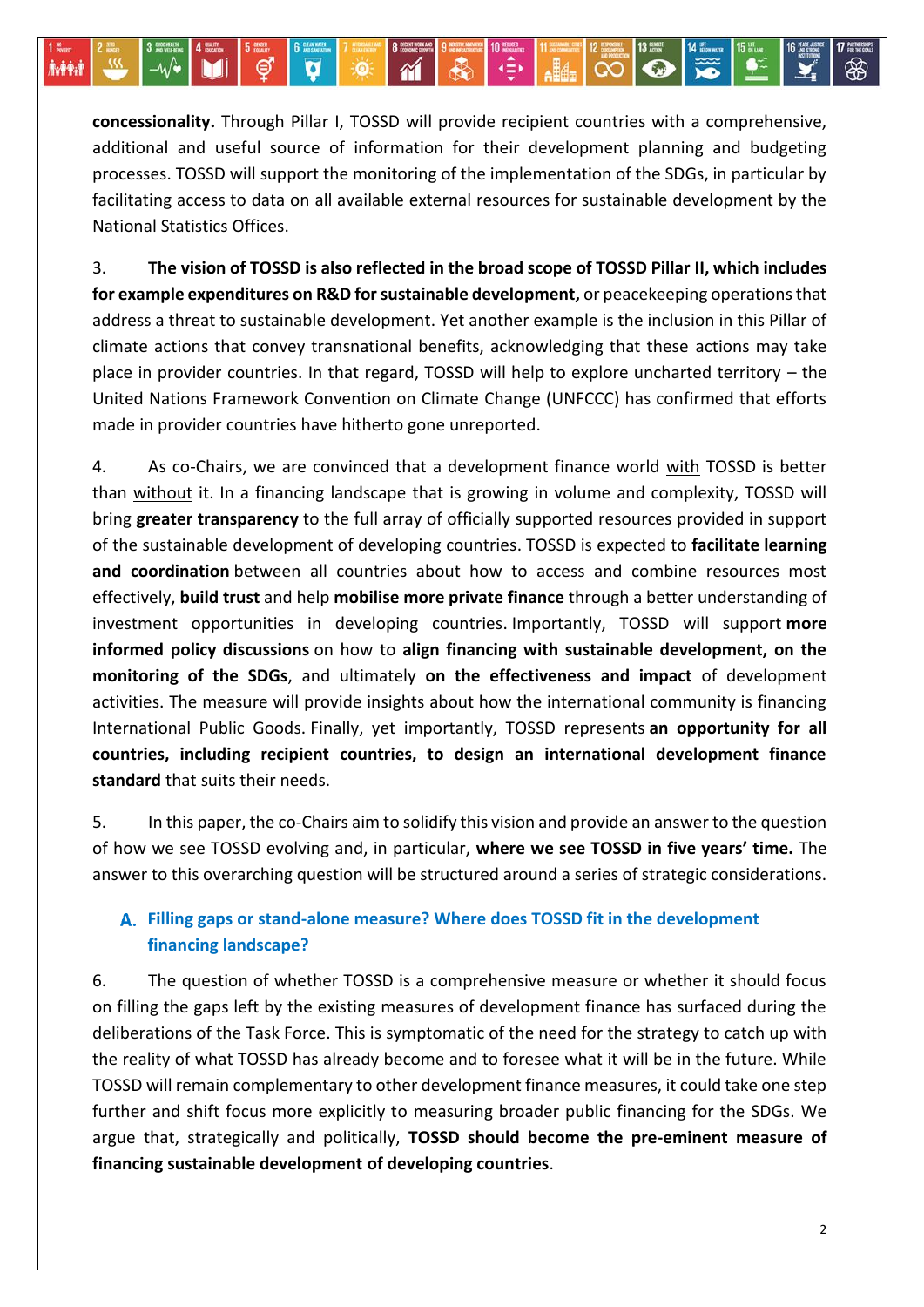7. Some of these financing flows are going from country to country (captured in Pillar I), but a lot of it follows a borderless (and non-hierarchical) logic (in Pillar II). To better explain the scope of the statistical measure, however, the starting point should be the overarching concept and only then its division into the two pillars.

 $\gamma$ 

8. In light of this, and for the purpose of clarity, it might even be desirable to adapt TOSSD's definition in paragraph 8 of the Reporting Instructions as follows:

# *Definition of TOSSD*

**İv##.1** 

*The Total Official Support for Sustainable Development (TOSSD) statistical measure includes all officially-supported resources flows to promote the sustainable development in of developing countries and to support development enablers and/or address global challenges at regional or global levels.*

*This includes i) cross-border flows to developing countries and ii) resources to support development enablers and/or address global challenges at regional or global levels.*

9. Aligning the scope of TOSSD with broader public financing for the SDGs would further imply that every country, capacities permitting, could report activities (both under Pillar I and Pillar II) that benefit TOSSD-eligible countries. It would also imply refining the definition of "provider country" in the TOSSD framework by lifting the requirement of being a country with a development co-operation policy in order to report contributions to sustainable development.

10. With this strategic orientation, the Task Force should leave no stone unturned in identifying other areas of sustainable development for which reporting has been lacking so far. After all, the examples of research and development, peace and security as well as climate mitigation are indications of a possibly huge untapped potential for TOSSD to become the statistical yardstick for financing the SDGs.

## **Follower or norm setter?**

# 11. Another area where the vision for TOSSD could expand is in **defining and further refining the concept of sustainability**.

12. The detailed analysis of the TOSSD Data Survey highlighted that some activities, considered as non-sustainable by some reporters and excluded from TOSSD, had been considered as sustainable by others and included in TOSSD, e.g. in the field of non-renewable energy. Task Force members expressed various views on the interpretation of sustainability and the Task Force agreed to further discuss this complex topic. The Secretariat would draft an initial guidance paper on this topic, starting with environmental sustainability.

13. Given the ongoing discussions at the Task Force and beyond, it is clear that there is still considerable scope to refine the operational definition of the concept of sustainability. Overall, one could argue that the practical implementation of the concept of sustainability has not caught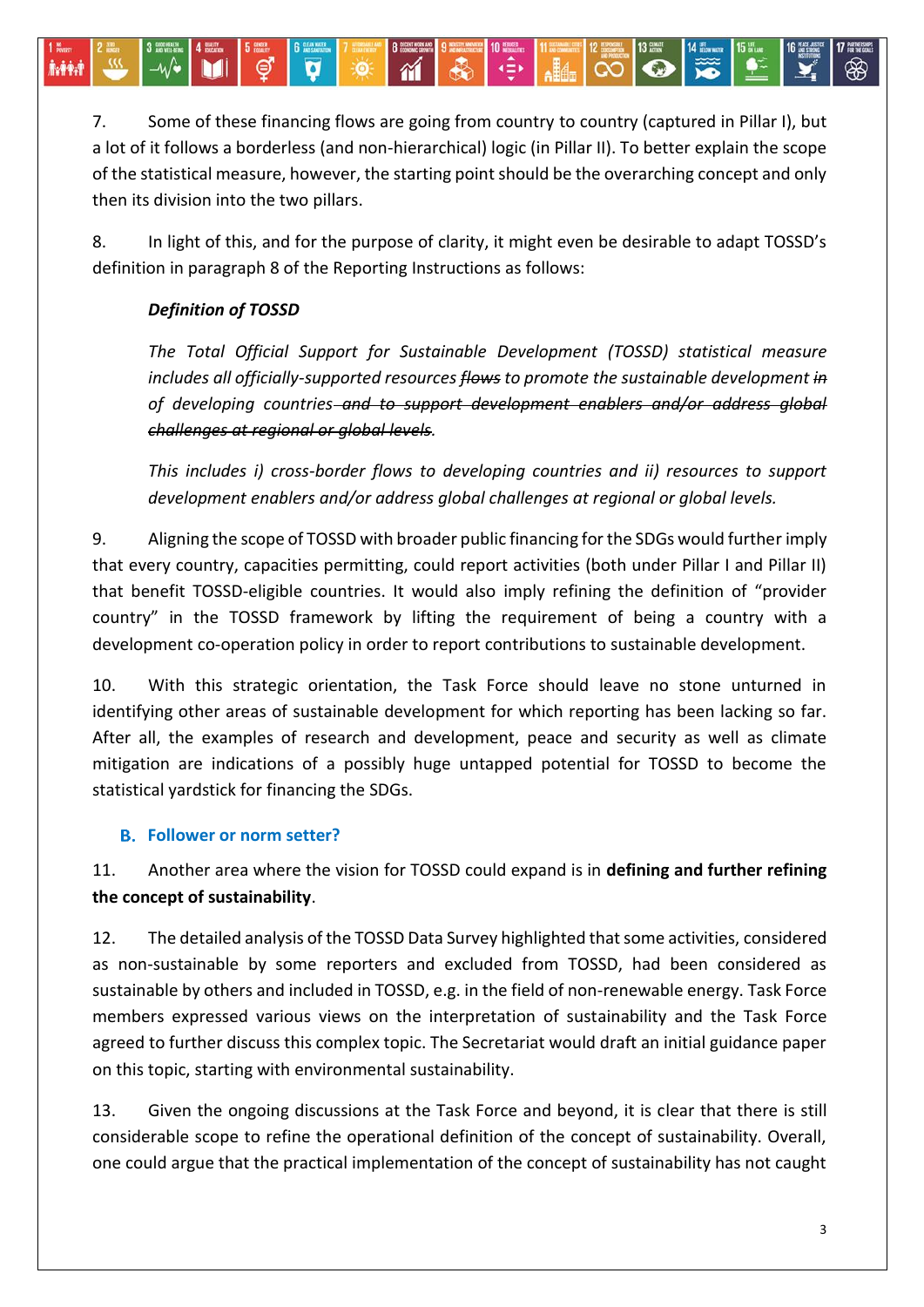up with the prominent role it plays in the SDGs. In the area of sustainable finance especially, a lot of work remains to be done.

 $\gamma$ 

14. The question then emerges of whether TOSSD, as part of its more overarching strategic vision, wants to pro-actively contribute to work to better define sustainability or whether it wants rather to continue following the norms set by others. There are several options in this regard. The TOSSD Task Force can:

- continue building on and applying the work of others (e.g. UN concepts, the OECD-UNDP working group on SDG-compatible finance, the EU Taxonomy for sustainable activities and the ECLAC work on the multidimensional measurement of poverty)
- engage with other norm setters and contribute through the work it is conducting (e.g. developing guidance and refining categories)
- become a discussion leader in norm setting which would imply bringing in more specific expertise.

15. While it is the co-Chairs' conviction that TOSSD can become more ambitious in this area, the different options should be subject to discussion within the Task Force.

# **What is TOSSD's political purpose?**

héèd

16. By focusing more explicitly on sustainable development as the overarching concept, TOSSD has the potential, from a measurement perspective at least, of **breaking the mould of the traditional aid narrative**. It would mean moving from the provider-recipient, North-South logic to a framework where every country can potentially be both provider and recipient.

17. Following this approach would not only help in further mainstreaming the SDGs, but also in incentivising all countries to better align their financing with the SDGs. This could be politically valuable, as TOSSD would help in a concrete manner the broader movement of **shifting from a logic of aid to one of partnerships**.

18. It would also explicitly contribute to TOSSD's primary purpose of **introducing more transparency in the financing for sustainable development landscape**. A higher number of reporting countries would lead to more knowledge about the different financial flows and resources, and would ultimately result in developing countries having more control of their finances.

## **II. Implications for TOSSD work**

19. Naturally, such an expanded and ambitious vision for TOSSD has major implications for its development, outreach and reporting, products and services, governance and financing.

## **TOSSD development**

20. While much of the development of TOSSD will not change for the foreseeable future, the work of the TOSSD Task Force should fully subscribe to the strategic vision. Among other things, this implies that: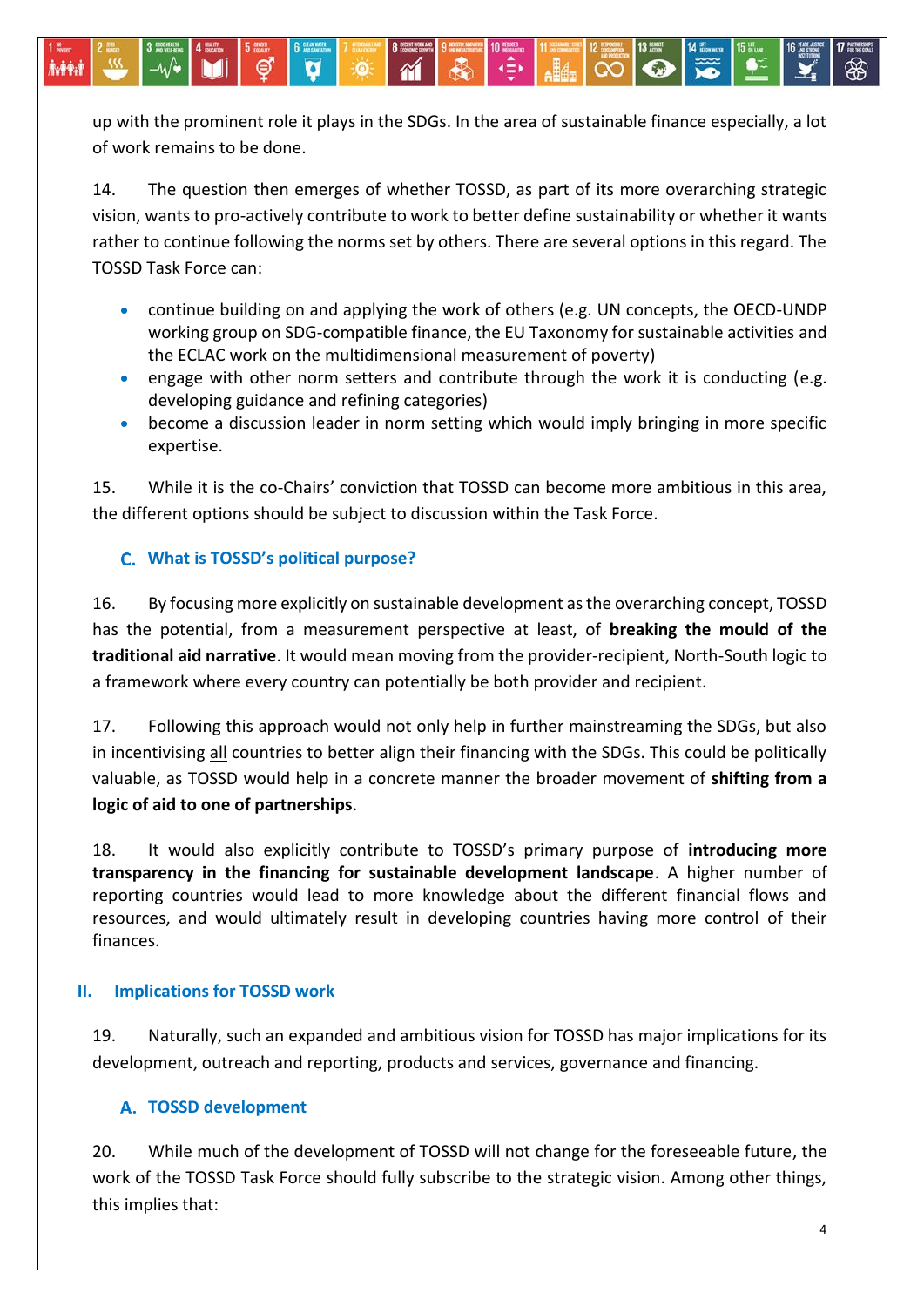- Task Force meetings should focus less on the general principles of TOSSD after agreement on this strategic document.
- Definitions in the Reporting Instructions should be adapted to reflect the strategy.
- The Task Force should place more emphasis on the overarching sustainability concept while maintaining the two-pillar narrative.
- The focus of TOSSD work should shift towards explicitly covering all dimensions of Pillar II and refining the guidance on sustainability.
- The Task Force should seek more input from the broader development community and from other potential reporting entities (e.g. line ministries).
- With the expansion of the scope of the measure and the group of providers, the Task Force should further its thinking on how to best provide support to emerging reporting countries and organisations.

#### **Outreach and reporting**

kės:

21. It is clear that for the outlined vision for TOSSD to succeed, TOSSD will need a **broader base of support**. In that regard, it is important to take into account that, even though the statistical concept of TOSSD has been validated, there is still political opposition. We co-Chairs believe that this opposition is grounded in the following:

- First, **TOSSD challenges the traditional "North-South" divide** since it invites all providers to join a single international standard for recording development finance resources. It moves away from a vision with "donors from the North" and "southern providers" to a partnership of all countries supporting the sustainable development of recipient countries.
- Second, the opposition finds roots in **the risk of TOSSD competing with the ODA measure**. TOSSD will not replace ODA, which will remain the measure of donor effort by the OECD Development Assistance Committee (DAC). The TOSSD Reporting Instructions spell this out and were devised by the Task Force with the clear purpose of limiting the risk to the maximum extent possible.
- Third, another possible reason for the opposition toward TOSSD is the **additional transparency** it aims to bring on resources supporting recipient countries. Some stakeholders (whether providers, recipients or the private sector) may be frightened by high levels of transparency, with underlying reasons ranging from security aspects to contractual obligations or reputational risks.
- Fourth, some providers hesitate to support TOSSD because they fear the data collection may be burdensome and **beyond their national statistical capacities**. As TOSSD data will be collected from providers, the burden will be on them and not on the recipients. For providers, it will indeed require an investment, but a critical one to provide transparency to recipient countries on resources invested in their countries and also at the regional and global levels. Reporting to TOSSD is also in the provider countries' own interest as they are under increased pressure by their citizens to tackle sustainable development challenges, including climate change. TOSSD makes publicly available evidence on resources invested in sustainable development, both at home (e.g. in climate mitigation) and abroad.
- Finally, the opposition is also around **the level of implication of recipient countries** in TOSSD. The Task Force is expanding including with more recipient countries and as co-Chairs we see TOSSD as a unique opportunity for the community of recipient countries to shape an international standard that truly suits their needs.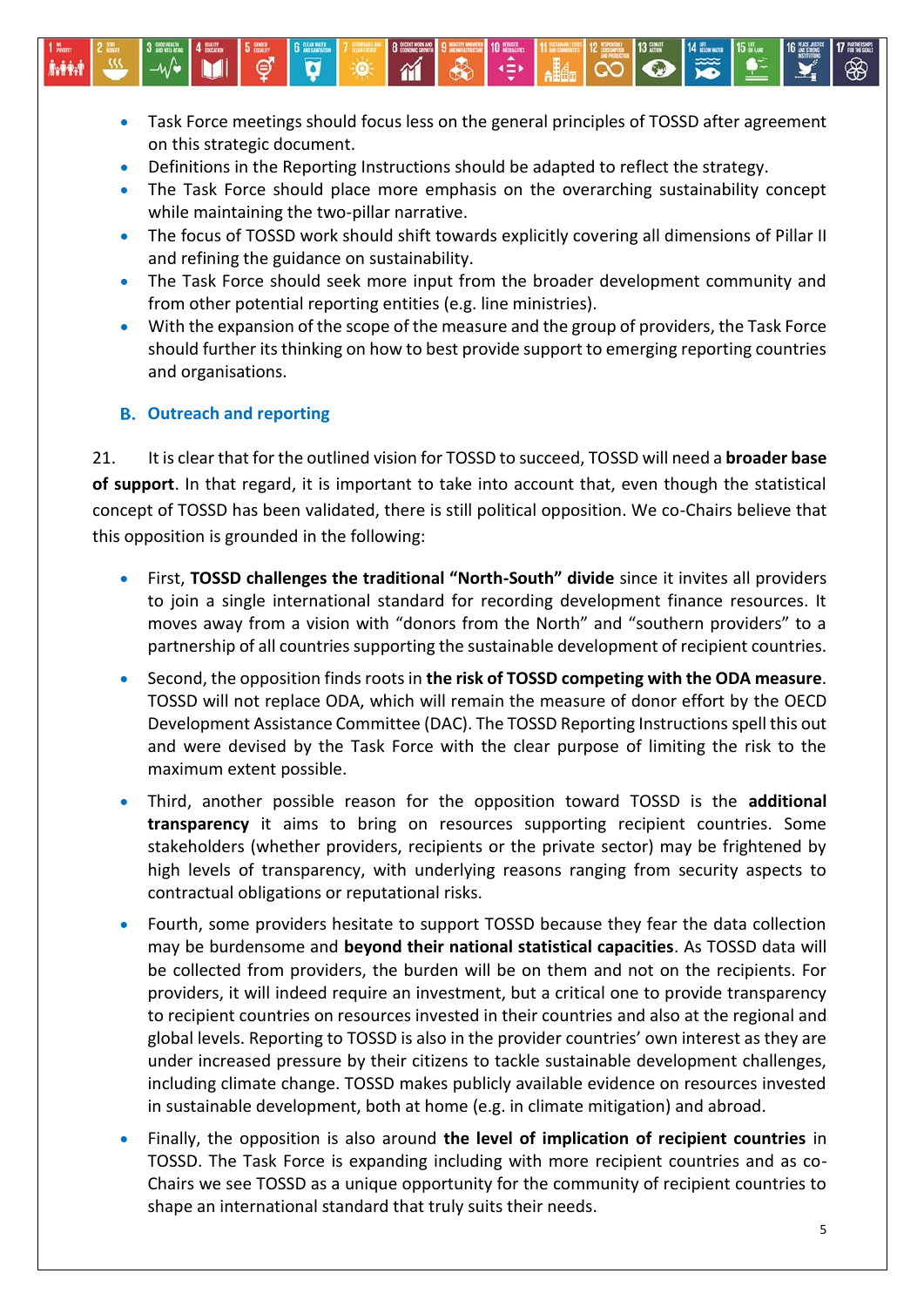22. The political opposition means that, in its outreach efforts, the TOSSD Task Force has to become more political as well. Crucially, it would involve broadening the base of support for TOSSD along the following three dimensions:

 $\gamma$ 

Reaching out to key Partner Countries

héèd

- Widening the Task Force to achieve critical mass of (developing and emerging) country support as well as buy-in from key international organisations (most notably, UN agencies)
- Convincing the few traditional donors at the DAC who have shown scepticism towards TOSSD.

23. In terms of the content of outreach, it implies continued targeting of recipient countries and major South-South co-operation providers in a self-confident and assertive manner to show the potential of TOSSD. TOSSD should be explicitly marketed as the measure of support to sustainable development of developing countries. It will also mean providing concrete support to providers and recipients alike on TOSSD reporting. For those concerned about their capacity to report, specific missions to these countries should be carried out to help them set up adequate reporting processes.

#### 24. **The communication of the results of the first TOSSD Data Survey and of the first reporting**

**cycles** will play a crucial role in that regard. The data visualisation tool that the Secretariat is developing needs to be fit for that purpose (demonstrate a clear mapping to SDGs, place emphasis on particular types of financing such as climate, etc.).

25. TOSSD reporting will officially begin in 2020. While there is broad agreement and support in the Task Force to start this process, a dedicated outreach strategy will be required for launching TOSSD. This could involve a letter by the co-Chairs to development co-operation provider countries and organisations, supplemented by specific data solicitation by the Secretariat. More broadly, the Task Force should also be equipped with dedicated resources for communication, to address both the strategic aspects and the day-to-day TOSSD-related communications.

## **Products and services**

- 26. Operating the TOSSD framework would require the following core functions:
	- **The collection and processing of TOSSD data:** This function mainly entails managing the data collection process and ensuring the necessary quality assurance to verify that TOSSD data received from reporters are in line with the TOSSD Reporting Instructions, before storing these data in a centralised database. This function mainly requires staff and support for the necessary IT System to store the TOSSD data received from providers.
	- **The online publishing of TOSSD data, communications and outreach:** This function includes the maintenance of an online TOSSD public portal, where data will be released on a regular basis and accessible free of charge. This portal would also serve as the website for releasing any TOSSD relevant data and information to the general public. Communications and outreach activities will also be necessary, including to engage with the United Nations (e.g. UN StatCom and UN ECOSOC) and to promote TOSSD in other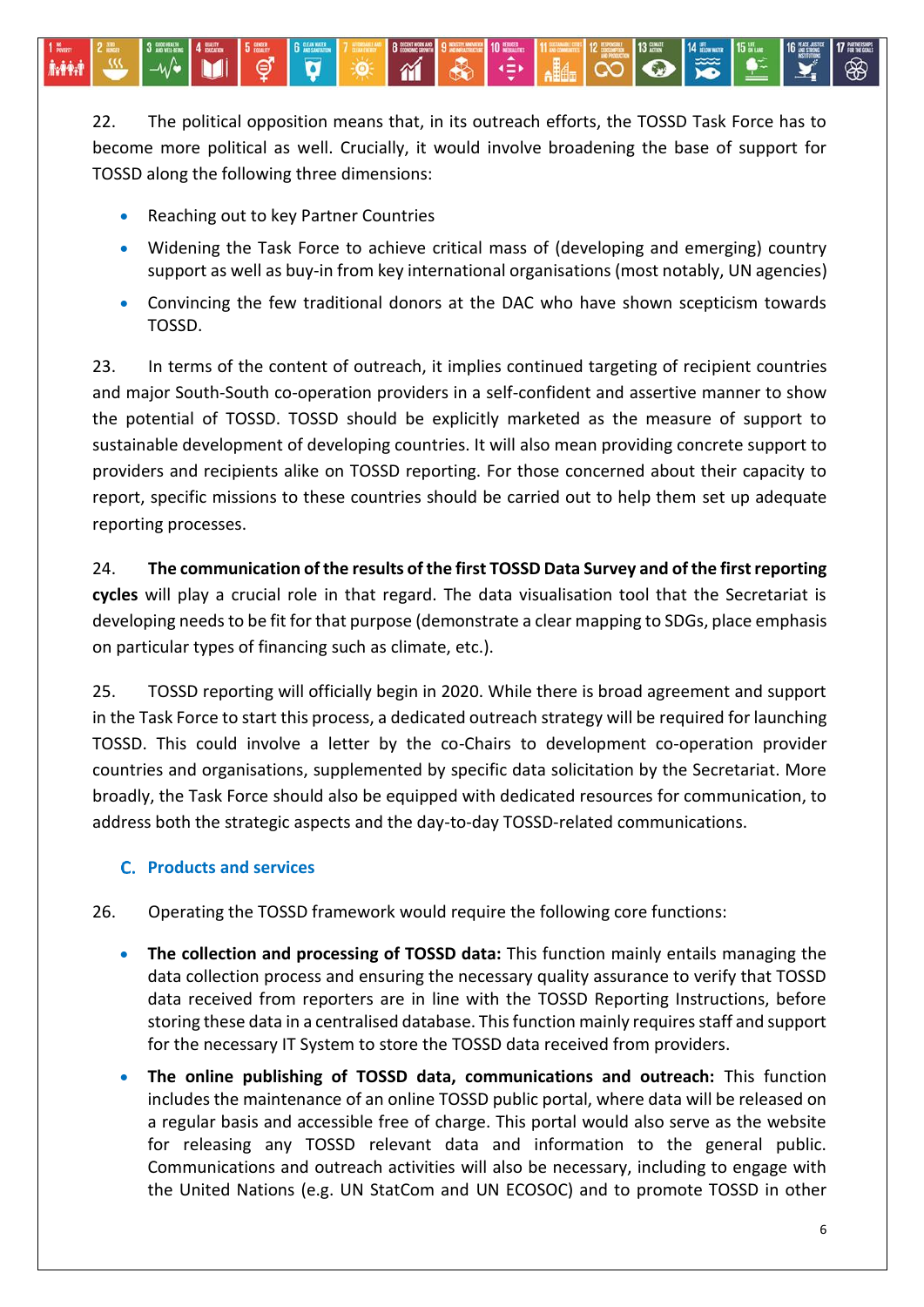relevant fora (e.g. African Union, G7 and G20), as appropriate. The function entails staff time, travel costs and other costs related to the organisation of specific events.

 **The maintenance of the TOSSD standard through the organisation of meetings of the governance body (see next section on governance):** This is needed to maintain the TOSSD methodology and to provide technical guidance on the implementation of the TOSSD framework. The function may also include coordination with other relevant technical bodies maintaining databases on development finance (e.g. UNCTAD, IATI and the OECD Working Party on Development Finance Statistics).

27. Additional functions, not currently carried out by the Task Force, could be included as core functions:

- **The production of analytical reports using TOSSD data**: Once TOSSD data are published, it will be important to demonstrate how the data can be deployed in various contexts (e.g. to provide a first landscape of Islamic Finance). This function would give rise to specific analytical reports on various policy issues.
- **The provision of advisory services to recipient and provider countries for collecting and reporting TOSSD data:** This function would allow the building of national capacities and would be demand-driven. For example, recent TOSSD country pilots have shown the needs of recipient countries to build their capacities to collect and manage TOSSD data.

#### **D.** Governance

kės:

28. The ambition of TOSSD is to become a global measure for sustainable development in support of developing countries. Such a measure needs an inclusive governance structure where all stakeholders are represented, can engage, exchange experience and find solutions for sustainable development.

29. The work of the Task Force and previous experience shows that there is probably a need for both a political body (a "general assembly" type of structure, to decide on the overall direction of the measure and on policy issues) and a more technical body (a smaller Steering Committee, to maintain the TOSSD methodology), supported by a Secretariat. Today, the Task Force covers both functions, but with the Task Force growing the question of the governance is going to become more acute.

30. The natural home for TOSSD as the global measure on support for sustainable development, as norm setter and as instrument for altering the aid narrative, would clearly be at the **United Nations**.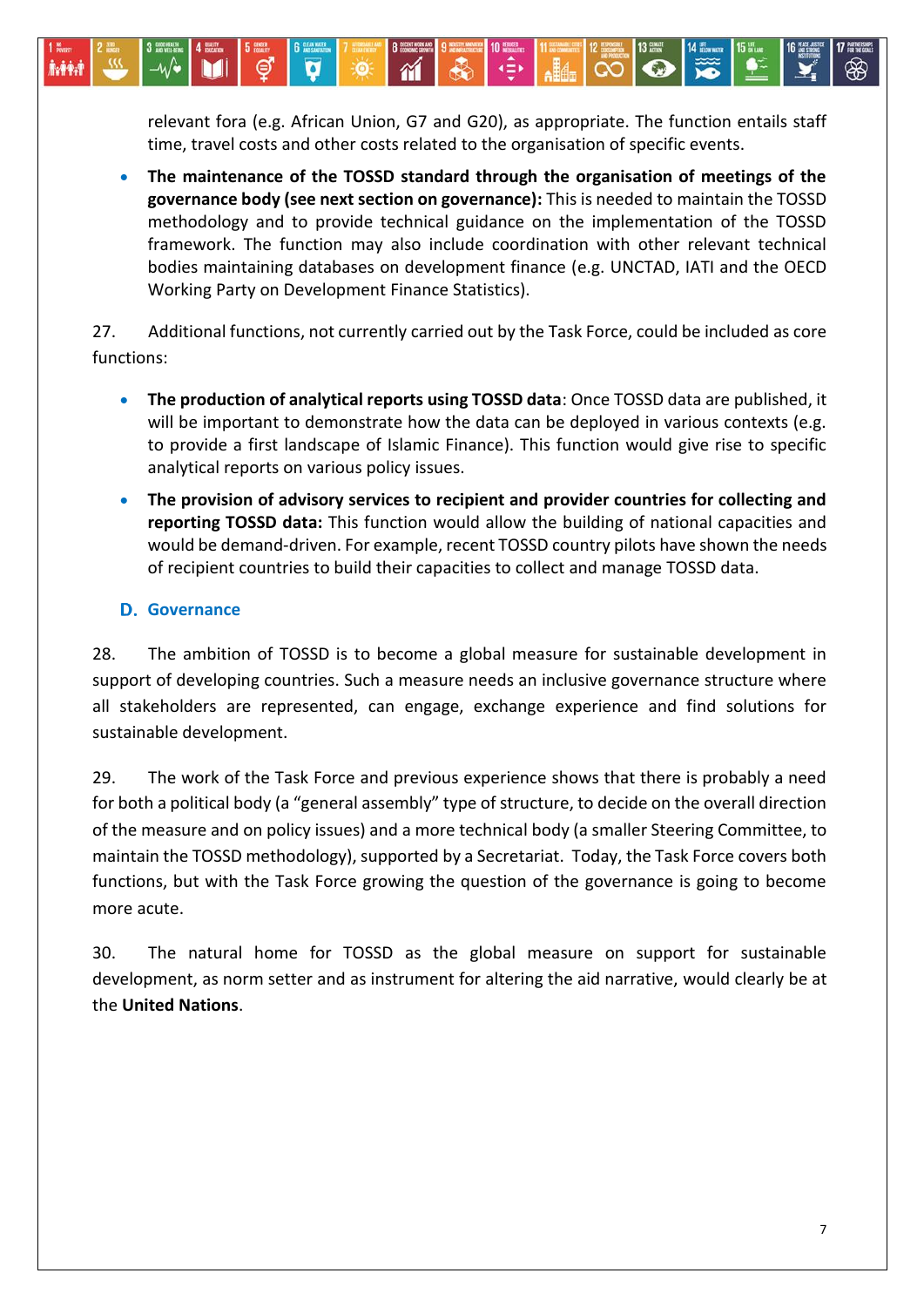#### *TOSSD governance until 2022*

MW

31. In the short to medium term (until 2022), the question of governance will be dominated by **the interaction between the TOSSD Task Force and the Working Group of the IAEG-SDGs** (Inter-Agency and Expert Group on SDG Indicators)<sup>3</sup>:

 $\gamma$ 

⊲≘∗

 $\ddot{\phantom{a}}$ 

- **Engagement of the Working Group with the Task Force**. The initial set-up of the Working Group will be crucial in this respect: at a minimum, it should build on the work of the TOSSD Task Force and the Task Force should be represented in the Working Group by the co-Chairs, Task Force members, as well as the Secretariat.
- **Engagement of the Task Force with the Working Group**. In this respect (and depending on the set-up of the Working Group), there could be two options:
	- 1. The Task Force invites one or more representatives of the Working Group to the Task Force meetings as member or observer (e.g. UNCTAD).
	- 2. The Task Force maintains its current set-up and procedures, only engaging with the Working Group ex post (after each Task Force or Working Group meeting for instance).

32. Engagement of the Working Group with the Task Force should prove useful in demonstrating that TOSSD is developed in an "open, inclusive and transparent manner" and should help provide a higher degree of legitimacy to the work.

33. In any case, the Working Group offers a clear opportunity to fully explore and pursue governance options at the UN. In parallel, the Task Force will keep engaging in **other UN outreach activities** (see Annex II).

34. Over this period, however, the Task Force needs to continue its operations. It is needed to provide a forum for discussing TOSSD beyond the SDG indicator framework, including governance issues, the 2020 data collection round, broader outreach efforts, etc.

35. Experience so far shows that the Task Force needs to complete its transformation from an expert group to an inter-governmental body to become a true **"International TOSSD Forum"** where both political and technical aspects of the TOSSD measure can be discussed. This would ensure that TOSSD can benefit from a whole-of-government approach to discuss the measurement of development finance in all its dimensions.

#### *TOSSD governance beyond 2022*

 $\ddot{\phantom{a}}$ 

36. In 2022, regardless of the inclusion of TOSSD in the SDG indicator framework, the interaction with the IAEG-SDGs or the other UN outreach activities may have culminated in a UN-

<sup>&</sup>lt;sup>3</sup> In October 2019, the IAEG-SDGs took a tentative decision to finalise the TOSSD methodology with a view to including TOSSD in the SDG indicator framework in 2022. The UN StatCom on 3-6 March 2020 is expected to provide a formal mandate for this work, to be carried out by a working group under the IAEG-SDGs including countries from all regions, three UN entities (the UNDESA Financing for Sustainable Development Office, the UN Statistics Division and UNCTAD) and representatives of the TOSSD Task Force.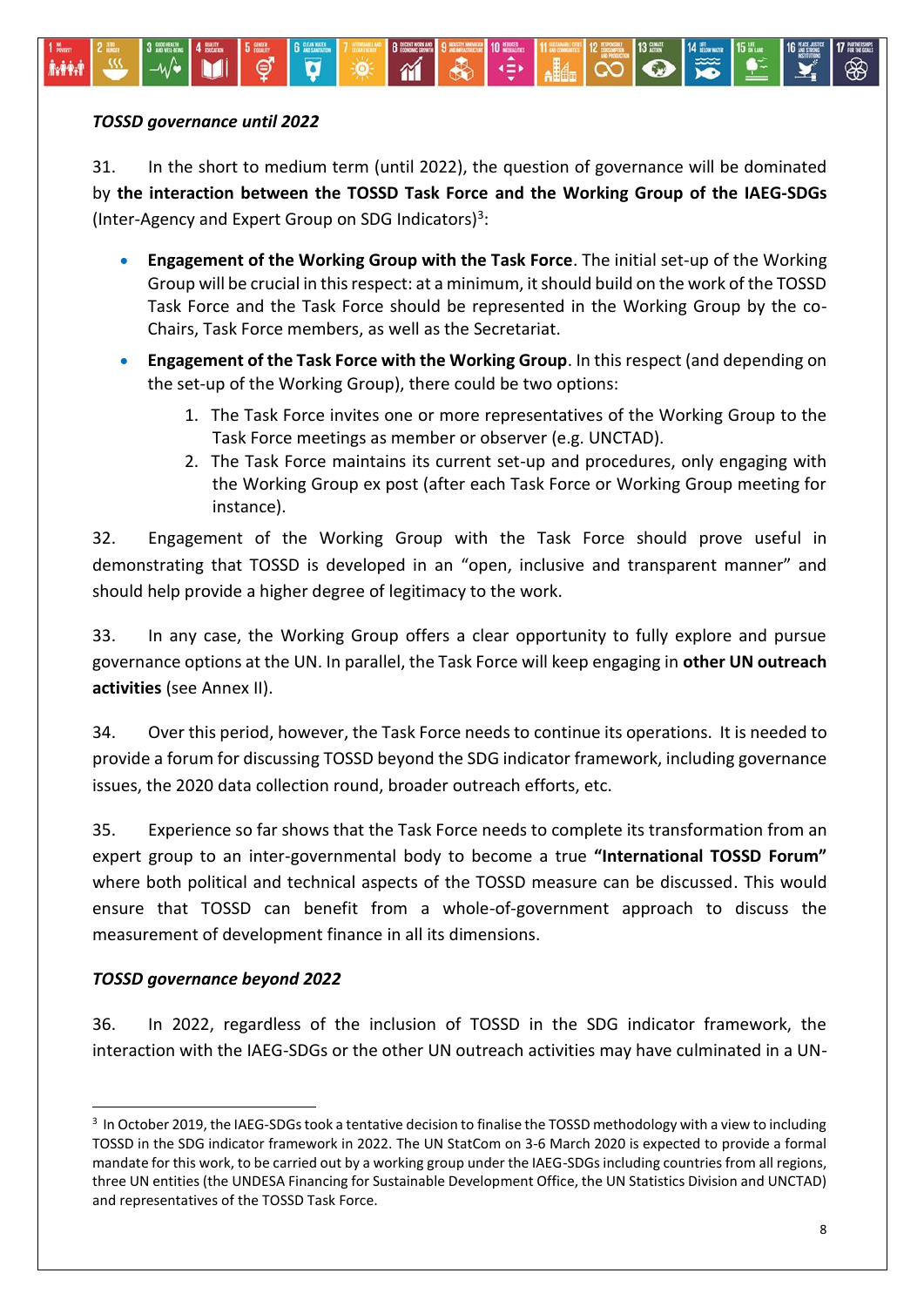hosted governance system for TOSSD. Clearly, this option would be preferred as most in line with TOSSD's long-term strategic vision.

 $\gamma$ 

37. However, recognising that progress at the UN has been slow in recent years and the oppositions mentioned above may not be totally overcome by then, the Task Force should also consider alternative governance options where all interested countries and stakeholders could take part, albeit with enough room for the UN and all UN member states to play a (large) role. Examples of such governance options exist already.

38. For example, the *Global Forum on Transparency and Exchange of Information for Tax Purposes<sup>4</sup>* at the OECD is made up of 158 country members and 19 international organisations, including the UN, who act as observers. Another example is the *Global Partnership for Effective Development Co-operation (GPEDC)*<sup>5</sup> , a multi-stakeholder platform to advance the effectiveness of development efforts. The GPEDC convened its first senior-level meeting alongside the High-Level Political Forum at the UN in New York on 13-14 July 2019 and attracted over 600 policymakers from different development stakeholder groups, including 100 member states.

39. Such models would have the advantage of ensuring a clear separation of TOSSD from the OECD DAC, while benefiting from the technical expertise of the OECD in the field of statistics on development finance. The Secretariat could still be hosted at the OECD with strong UN involvement (possibly through UNCTAD, given the types of flows captured in the measure). In all possible set-ups a clear authority of the governance body and membership over the Secretariat needs to be ensured.

## **Financing**

héèd

40. For a statistical framework that aims to treat all countries on an equal footing, and which tries to escape the hierarchical logic of LDCs, MICs and developed countries, the financing should start from the premise that everyone contributes. The following main models could be envisaged:

- **Voluntary contributions model**: This is the model currently used to fund TOSSD. In practice, most of the funds to support TOSSD development and the functioning of the Task Force so far have emanated from OECD DAC members and other members of the TOSSD Task Force, mostly through voluntary contributions and in-kind support (e.g. organisation of meetings). In the future, this could be complemented by staff secondments to the Secretariat.
- **A fee-based model combined with voluntary contributions:** In this model, members of the TOSSD framework would fund the core functions. The levels of the fees would be differentiated depending on the community that the member belongs to: for example, developing countries would contribute a much smaller amount than OECD countries. The fee-based system would be complemented by voluntary contributions to help carry out additional activities as appropriate.

1

<sup>4</sup> <https://www.oecd.org/tax/transparency/>

<sup>5</sup> <https://effectivecooperation.org/>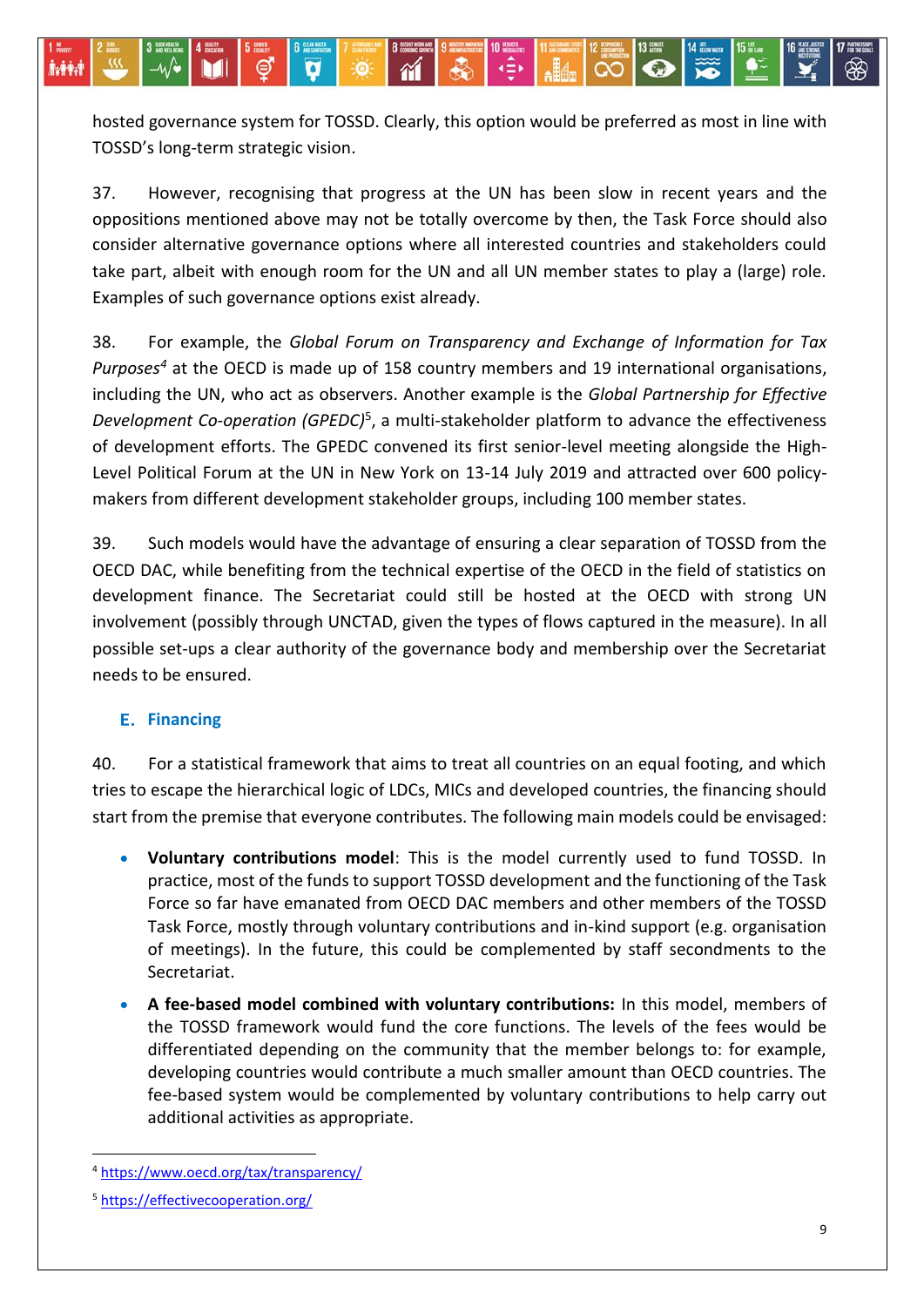#### **III. Conclusions and recommendations**

fr##d

# 41. **We co-Chairs are convinced that TOSSD is a major breakthrough in the development finance landscape. Going forward, work should be focused on the following key dimensions:**

1

 $\ddot{\bullet}$ 

Ø

 $\gamma$ 

∦∳∳

 $\mathbf{A}$ 

 $|\bar{\infty}|$   $\odot$ 

42. **On the political side**, the engagement with the UN, South-South Co-operation providers and developing countries is fundamental to make the Task Force stronger, dispel any myths about TOSSD and attenuate the current geopolitical divide.

43. **On the technical side**, for the coming months and years, efforts should focus on collecting and publishing TOSSD data, so as to show the major potential of this measure for recipient countries, but also various policy communities such as those working on blended finance, refugee issues or climate change. The key success factor of TOSSD will be the data collected and their subsequent use by recipient countries and these various communities. Launching data collection in 2020 is therefore the top priority in the short term, to which all efforts should tend. All providers should be encouraged, and supported, to report their TOSSD data starting 2020 on both Pillar I and Pillar II.

44. Results of these data collection exercises should be made publicly available online and widely distributed for analytical purposes. Finally, the next TOSSD pilot should ideally be carried out in a provider country from the South, so as to consolidate learning on TOSSD, from the South-South Co-operation provider perspective.

45. **As regards governance**, the Task Force – and the subsequent International TOSSD Forum – should continue operating in an "open, inclusive and transparent manner" for the development of TOSSD, in line with the commitment made in Addis Ababa in 2015<sup>6</sup>. The Task Force needs to be further institutionalised with a robust, broad-based assembly of members supported by a wellcapacitated Secretariat, with strong UN involvement. The discussion at the UN Statistical Commission in March 2020 and the conclusions of the UN working group under the IAEG-SDGs in 2022 will also help advance the reflection on the governance of TOSSD. The Task Force should seek a strong partnership and regular engagement with these two entities, to ensure that all can benefit from a smooth and mutually reinforcing process. Discussions at the UN and the involvement of a wide range of UN entities will also be important to strengthen the comprehensiveness of the data.

46. **By way of conclusion, we would like to invite the international community to join the TOSSD movement** and to support it both politically, by creating a robust governance structure for TOSSD with strong UN involvement, and technically, by promoting the availability of reliable data on the financing of development by all providers. We expect all actors to build the necessary bridges for implementing TOSSD as the new standard for measuring support to sustainable development. As co-Chairs, please be assured that we will put all our energy into this adventure, driven by our strong determination to advance the sustainable development of developing countries.

 $\overline{a}$ 

<sup>&</sup>lt;sup>6</sup> See the paragraph 55 of the Addis Ababa Action Agenda.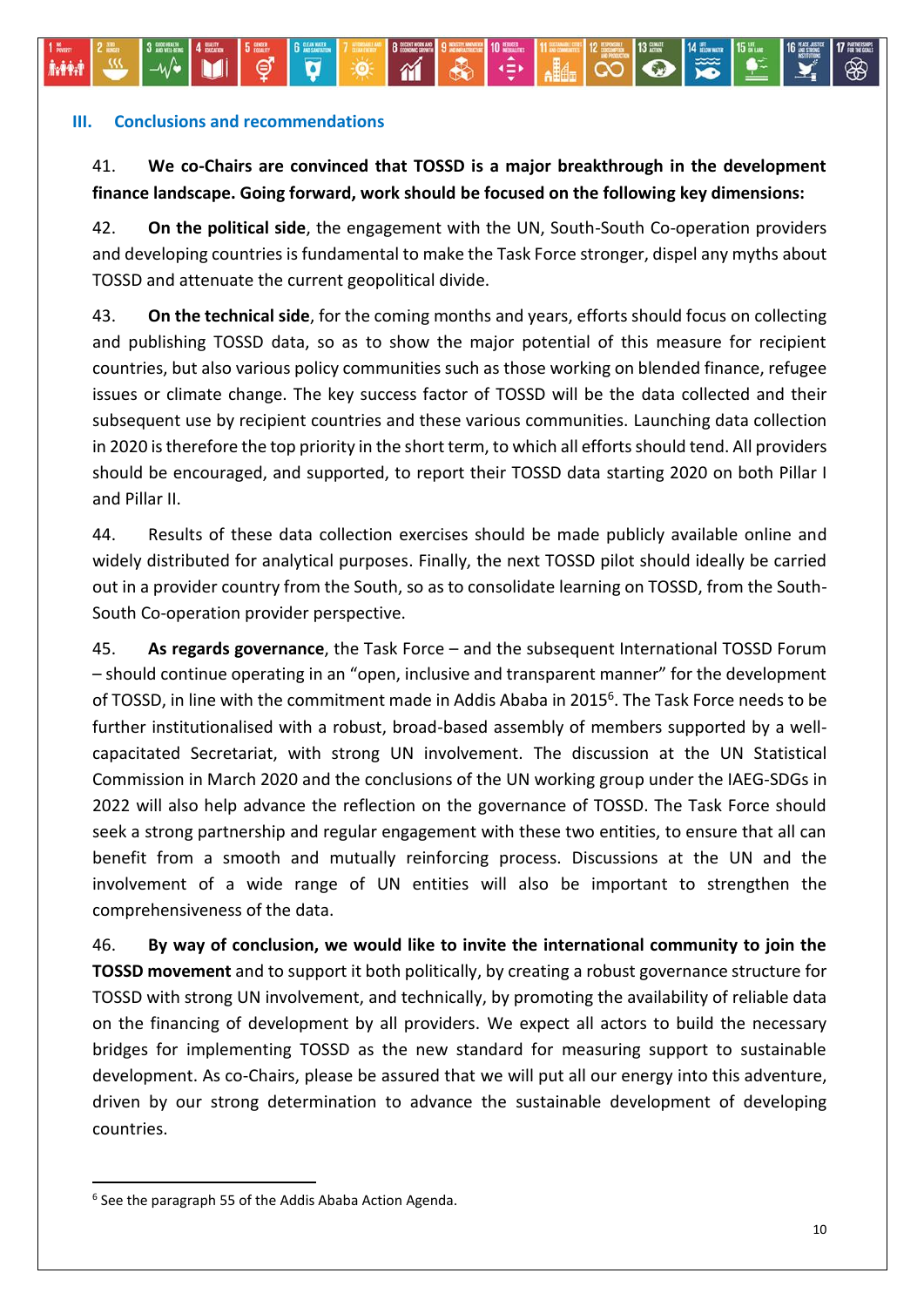#### **Annex I. Main achievements of the International TOSSD Task Force to date**

-0

 $\gamma$ 

 $\overline{\mathbf{v}}$ 

After two and a half years of operations since July 2017, the International TOSSD Task Force has reached a number of key strategic objectives.

∢≘

 $|\overline{\mathbf{o}}|$ 

The Task Force completed the **first set of TOSSD Reporting Instructions** in June 2019<sup>7</sup> . The **data Survey** carried out in 2019 provided a proof of concept for the TOSSD framework. The overall results of this survey were presented in New York on 4 October 2019<sup>8</sup> and a large subset<sup>9</sup> of the survey data will be released online in early 2020. The Survey also allowed the Secretariat to set up and test a **database** that can be used to store TOSSD data in the coming years, and to develop **an online data visualisation tool**.

The various **TOSSD pilot studies**<sup>10</sup> carried out in Senegal, the Philippines, Nigeria, Costa Rica, Burkina Faso, Indonesia and on the theme of Peace and Security have greatly helped to demonstrate the **potential of TOSSD for recipient countries**. The pilots planned for 2020 (in Bangladesh and in a provider country) will continue to feed the Task Force with concrete country experiences to further enrich the TOSSD framework. The pilots, together with other outreach efforts, have also helped to increase ownership of the TOSSD framework across various communities, which translates into **gradual expansion of the Task Force** – even though the Task Force has recognisably not yet reached a critical mass of countries and organisations.

In June 2019, with the finalised methodology and a first TOSSD data set, the Task Force submitted **a proposal for including TOSSD in the global framework of SDG indicators** (under target 17.3). In October 2019, the Inter Agency Expert Group on SDG Indicators (IAEG-SDGs) took [a tentative](https://unstats.un.org/sdgs/files/meetings/iaeg-sdgs-meeting-10/10.%202020%20Review.pdf)  [decision to finalise the TOSSD methodology](https://unstats.un.org/sdgs/files/meetings/iaeg-sdgs-meeting-10/10.%202020%20Review.pdf)<sup>11</sup> with a view to including TOSSD in the SDG indicator framework in 2022. The UN StatCom on 3-6 March 2020 is expected to provide a formal mandate for this work, to be carried out by a **working group under the IAEG-SDGs** including countries from all regions, three UN entities (the UNDESA Financing for Sustainable Development Office, the UN Statistics Division and UNCTAD) and representatives of the TOSSD Task Force (the co-Chairs, some Task Force members and Secretariat).

Other positive developments related to the UN engagement of the Task Force include the **possibility for TOSSD to be discussed in various UN fora in 2020**, such as the UN Development Cooperation Forum (UNDCF) Symposium in Indonesia in March, the Financing for Development (FfD) Forum in April and the UNDCF in May.

 $\overline{a}$ 

MH

Available at : [http://www.oecd.org/dac/financing-sustainable-development/development-finance-standards/](http://www.oecd.org/dac/financing-sustainable-development/development-finance-standards/TOSSD-Reporting-Instructions.pdf) [TOSSD-Reporting-Instructions.pdf](http://www.oecd.org/dac/financing-sustainable-development/development-finance-standards/TOSSD-Reporting-Instructions.pdf)

<sup>&</sup>lt;sup>8</sup> See the presentation of the main results of the TOSSD survey at : <u>http://www.oecd.org/dac/financing-sustainable-</u> [development/development-finance-standards/TOSSD\\_Data\\_Survey\\_Main\\_results.pdf](http://www.oecd.org/dac/financing-sustainable-development/development-finance-standards/TOSSD_Data_Survey_Main_results.pdf)

<sup>&</sup>lt;sup>9</sup> Activity-level data will be released for those providers that have agreed to make their survey results public.

<sup>10</sup> See: [http://www.oecd.org/dac/financing-sustainable-development/development-finance-standards/tossd](http://www.oecd.org/dac/financing-sustainable-development/development-finance-standards/tossd-country-pilot-studies.htm)[country-pilot-studies.htm](http://www.oecd.org/dac/financing-sustainable-development/development-finance-standards/tossd-country-pilot-studies.htm)

<sup>11</sup> See: <https://unstats.un.org/sdgs/files/meetings/iaeg-sdgs-meeting-10/10.%202020%20Review.pdf>